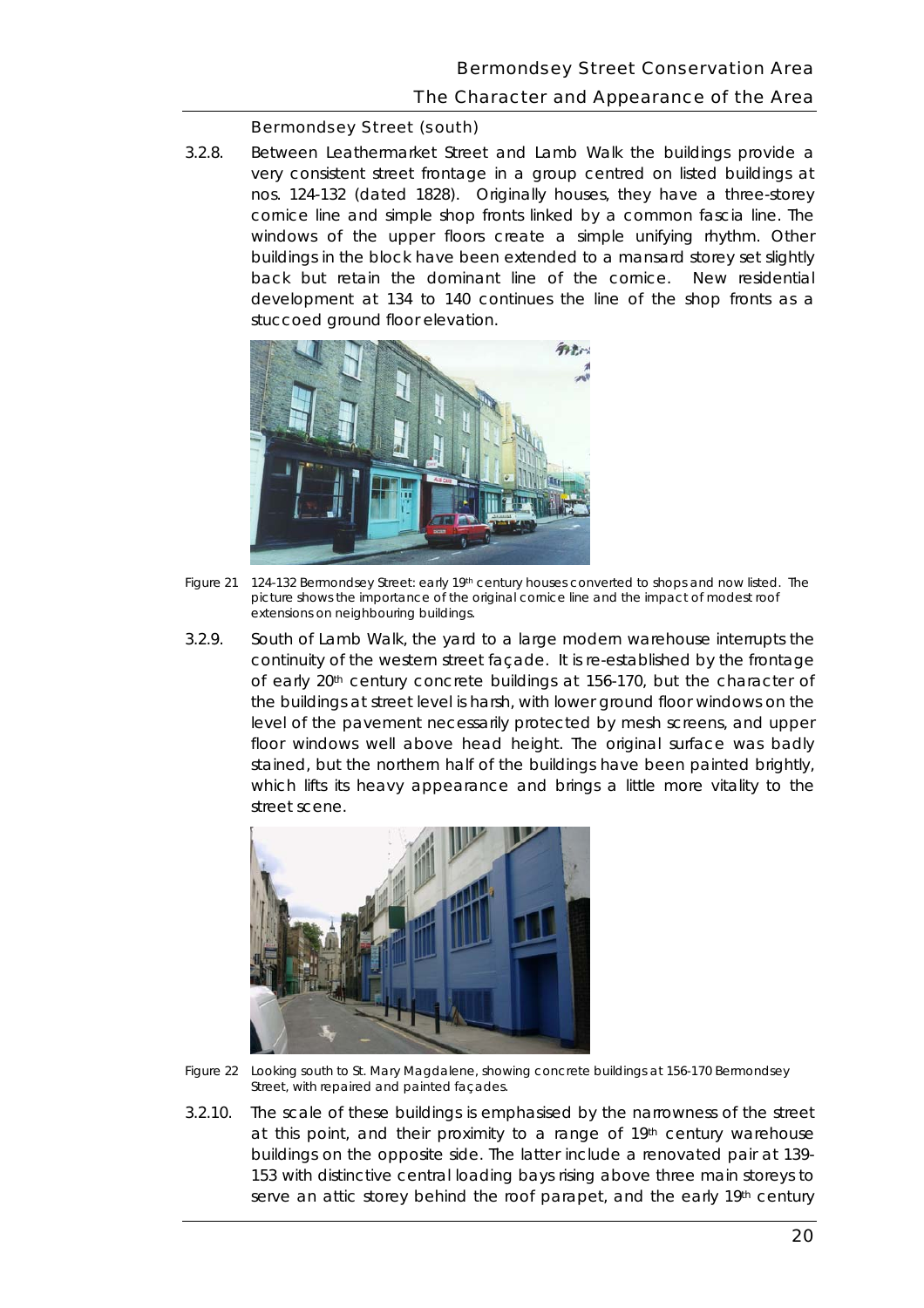# Bermondsey Street Conservation Area The Character and Appearance of the Area

 Row. The street here has a canyon-like quality that derives from a tight modifications but remain in warehouse use with doorways and high windowsills dominating at street level. four storey former cloth factory at No. 173 on the corner of Newham's height to width ratio of 2:1, and it retains a strongly industrial character. Buildings on the western side are much altered by plastering and window



*Figure 23 Industrial character of southern Bermondsey Street:, but under pressure for redevelopment (see 0 below). The corner building at No. 173 is prominent in the centre of the picture.* 

3.2.11. The focus of the southern end of Bermondsey Street is the Church of St. are cast in the narrow street. The church itself is unusual in its painted the warehouses around it with their simple, regular brick designs. It is also Mary Magdalene because of its location on the outside of the bend in Bermondsey Street. As important is the prominence of its belfry above the rooflines of adjacent warehouses, such that it is often sunlit when shadows stucco and Gothick detail, after remodelling by George Porter in 1830; its Grade II\* listing describes it as "playful", and Pevsner as "gimcrack but charming, wholly unscholarly". Its architectural importance is for Charles Stanton's interiors (1675-9) modelled on Wren's St. Martin's, Ludgate, and the building is by any description a surprising contrast to the character of part of the wider context of connected buildings, including the rectory and 191 Bermondsey Street and the churchyard enclosure with railings and stuccoed masonry, which includes the early 19th century watch-house on the corner of Abbey Street.



*Figure 24 (left) St. Mary Magdalene: an eccentric façade is in contrast to the style and scale of Bermondsey Street 's warehouses and belies an important 17th century interior.* 

 *Figure 25 (right) Bermondsey Street from Abbey Street, with the corner block on Long Lane and the watch-house at the corner of the churchyard.*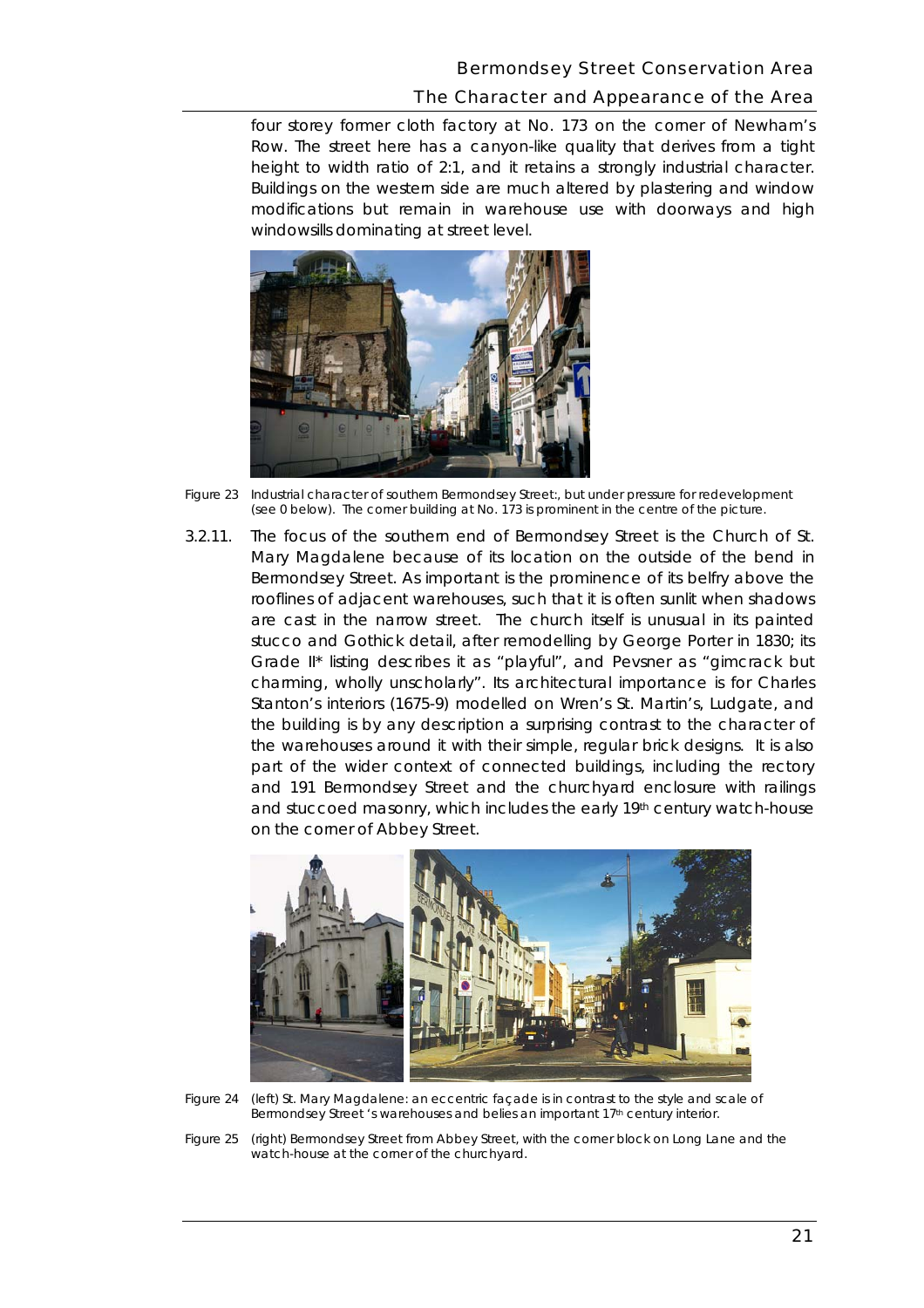## Bermondsey Street Conservation Area

# The Character and Appearance of the Area

 Long Lane, are of very varied architectural character. They include a two mansard roof, and these varied rooflines are important to retain especially 3.2.12. The buildings in the vicinity of the church, between Newham's Row and storey corner building (formerly a pub) at 177, three and four-storey commercial buildings and a cheerful Arts and Crafts style building at 187 189 built in 1908 for the charitable Time and Talents Association as a hostel for young working girls and women. The three-storey building group on the western side between 253-5 Long Lane and 210 Bermondsey Street marks the street corner and is particularly important because of its visibility from the New Caledonian Market in Bermondsey Square and from St. Mary Magdalene's churchyard. Elevationally, the buildings appear as simple 19th century houses, those in Bermondsey Street with added shopfronts, but no. 210 in particular is probably much older, with evidence of 17th century structure internally, and a double M-profile roof. No. 212 has a raised where they are so visible.



*Figure 26 (left) New development at 194 to 204 Bermondsey Street dominates its historic neighbours at 210-214, despite a stepped front elevation.* 

- *Figure 27 (right) Some industrial buildings in yards behind Bermondsey Street are large scale (Newham's Row).*
- 3.2.13. Southern Bermondsey Street is experiencing significant pressure for renovation and redevelopment. This is most noticeable at the edge of the is important that these are not taken as precedence for over-Conservation Area in sites and yards behind the main building frontages, e.g. in Newham's Row and behind 156 to 170 Bermondsey Street. Some existing industrial buildings in these locations are large (see Figure 27), but it development for other uses. Many parts of the main street frontage are only three storeys, and in this context, examples such as the new block at 194-204 Bermondsey Street whose flank elevation dominates the buildings around it.

## Long Lane

 mature trees lining the southern side of the street are important to the 3.2.14. In Long Lane, the Conservation Area includes buildings on the north side only. The most prominent is at No. 239, built around 1900 as a fur processing works. At 5½ storeys and 42 metres in length its highly fenestrated and ordered façade dominates the street, counterbalanced by the open space of the playground opposite (site of the 18th/19th century Quaker Burial Ground, but outside the Conservation Area). The setting of the buildings and enhance their appearance overall. The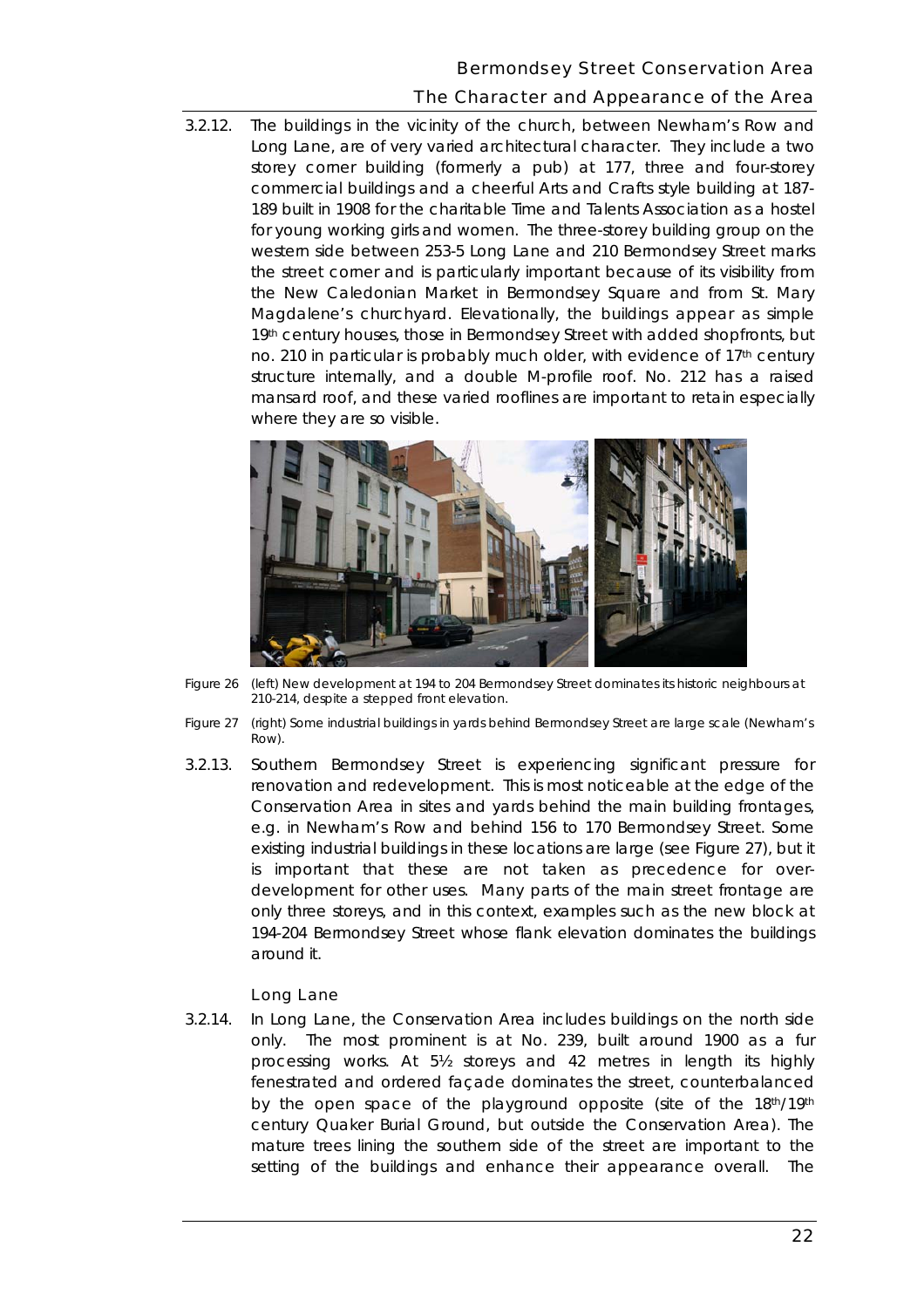### Bermondsey Street Conservation Area

## The Character and Appearance of the Area

"Simon The Tanner" pub at 231 Long Lane is the last building in the Conservation Area, separated by a gap site from 239.



*Figure 28 Long Lane: No. 239, the imposing façade of this former fur processing works is very influential on the urban quality of the street.* 

#### Views and Townscape

- be well-contained vistas rather than broad prospects. Nevertheless, there are some key visual links to high buildings and landmarks outside the Conservation Area. Views from Bermondsey Street above the viaduct to tall blocks in the city are a reminder of the wider context of the 3.2.15. Because the Conservation Area is based primarily on streets, views tend to Conservation Area and its distinctive village scale within the inner city.
- 3.2.16. Bermondsey Street averages only 10 metres or so in width compared to very distinctive townscape characterised by tight enclosure and glimpsed building frontages. The consequent contrast between the busy and very densities, but it is essential that the scale and quality of these secondary Church closing the view to the south. The arched rampart of the London Bridge Station viaduct provides a powerful northern boundary with just a the railway. heights of 3, 4 and 5 storeys. This very strong vertical proportion creates a vistas into adjoining streets and yards, and it is reinforced by continuity of public qualities of Bermondsey Street and the relatively quiet privacy of areas behind the main frontages is a key characteristic of the Conservation Area. This pattern of development allows high urban spaces is not lost through excessive development. Most of Bermondsey Street is contained in this way, with the belfry of St. Mary Magdalene glimpse through to Tooley Street at the end of a long brick tunnel under
- other points in the street, and they afford valuable glimpses to the green edges of Leathermarket Gardens and Tanner Street recreation ground. edges of Leathermarket Gardens and Tanner Street recreation ground.<br>Buildings on the street corners create a strong development form and these locations provide important reference points in the street pattern; 3.2.17. The centre of Bermondsey Street is characterised by street junctions on both sides between Tyers Gate and Lamb Walk. These provide the townscape with a higher degree of linkage into adjacent areas than at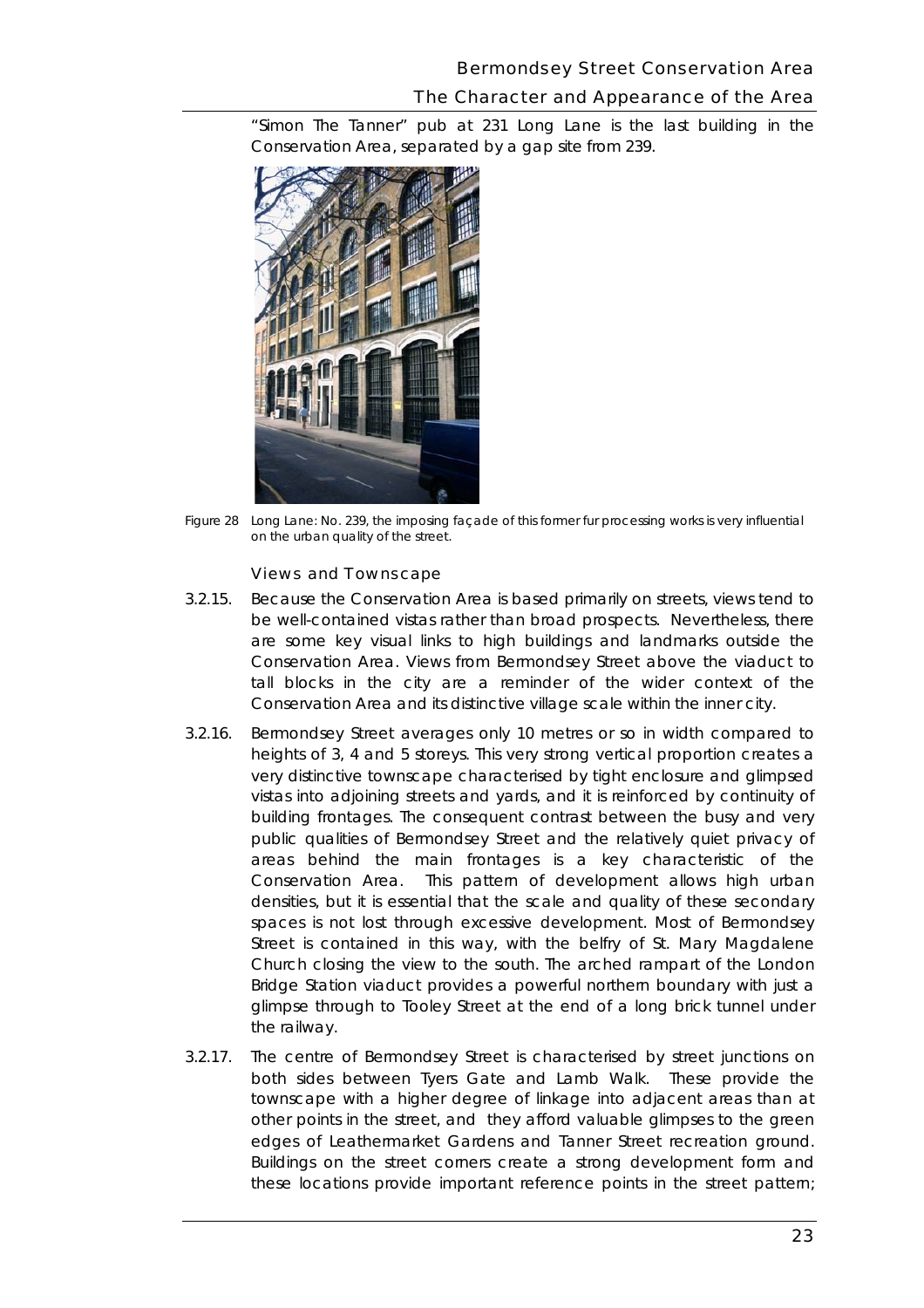corner buildings to Tyers Gate, at 2 and 86 Bermondsey Street, and at 99 and 109 Bermondsey Street are particularly visible.

 churchyard provides a green counterbalance to the simple, strong building line on the western side. Looking back into Bermondsey Street, the outside curve of the street. It is also important as a landmark in a number churchyard and Bermondsey Square. It is important that the relatively low scale of development in the vicinity of the church, discussed at 0 above, is 3.2.18. The low steeple of St. Mary Magdalene Church is one of the most important landmarks in the Conservation Area, situated in a key position on the only bend in Bermondsey Street and visible between building frontages along most of the length of the street. Past the Church, the narrow street opens out again as far as the corner with Long Lane, and the church again has importance, positioned at the focus of views on the of viewpoints from Tower Bridge Road and the south-east across the observed to preserve the setting and views of the church.



*Figure 29 Views to St. Mary Magdalene are of great importance in the Conservation Area: any higher*  development in the vicinity of the church would compromise the skyline view of the steeple.

#### Key spaces

- section, is a key part of its character. At the junction of Tanner Street and along the street creates an important node of activity and the tight urban attract customers and provide a stimulating backdrop to the scene. 3.2.19. Bermondsey Street is a vibrant public space in its own right and the strong mix of street activity that its buildings generate, particularly in the central Leathermarket Street, vehicular and pedestrian movement across and scale slows traffic speed to acceptable levels. Shops, cafés and galleries
- 3.2.20. The street pattern creates some secondary spaces, such as that in Morocco Street, headed by the Morocco Stores on the angle with Leathermarket Street. Although functionally no more than a street junction, its configuration gives it the character of an intimate and contained space off Bermondsey Street.
- $3.2.21.$  landscaped sitting area. In the narrow street it provides a significant western side. It is contained by the gable ends of 1 Tanner Street and 109 original building line provides visual focus and ensures that the linear character of the street is partially maintained. The space is at the middle At the centre of Bermondsey Street there is now a significant small space where corner buildings to Tanner Street have been lost and converted to a contrast of spatial quality, and gives an open outlook to shops on the Bermondsey Street. A large horse-chestnut tree approximately on the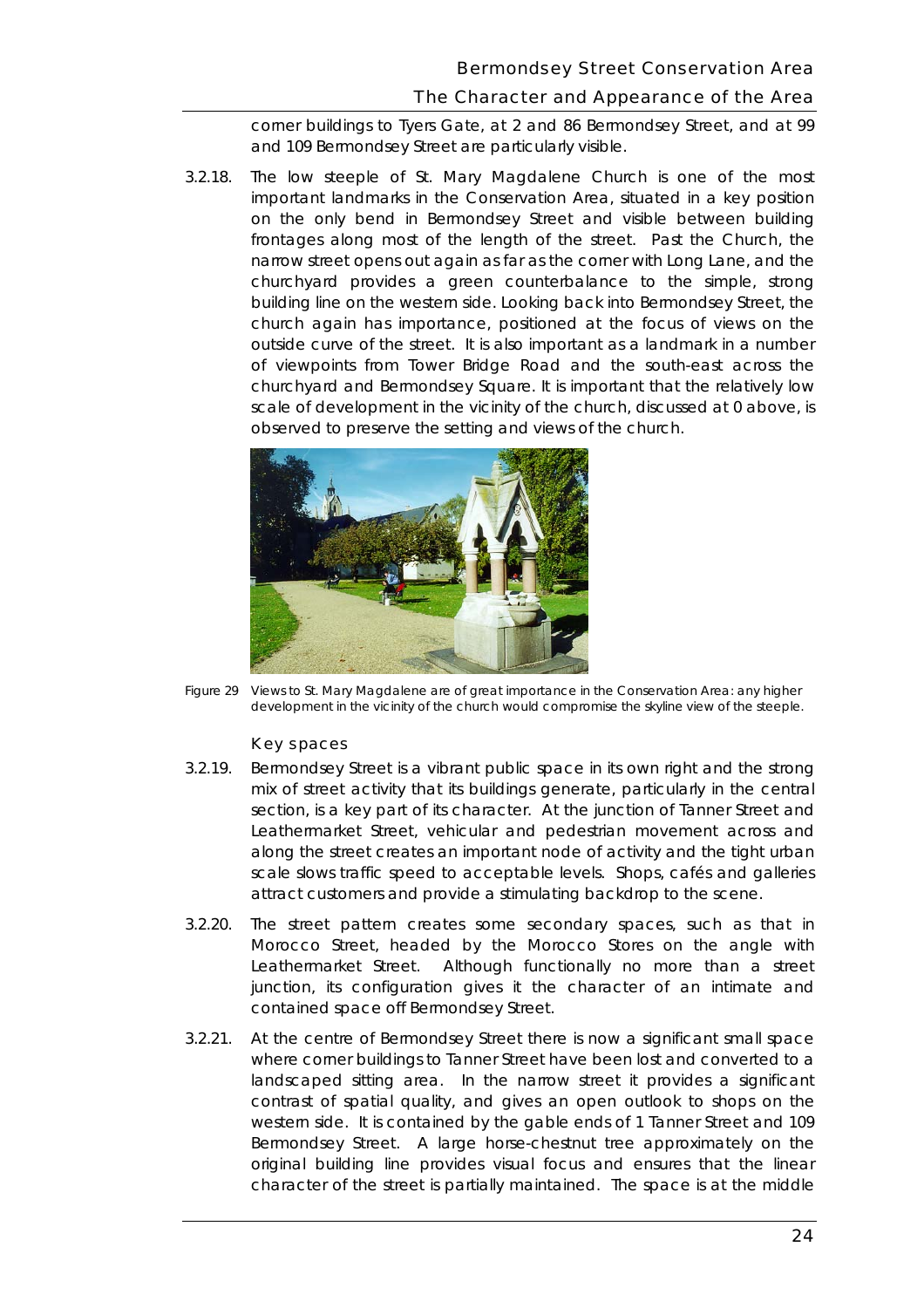more of a focus for people living and working in the area. of the Conservation Area and is an amenity that could be developed as



*Figure 30 Junction of Bermondsey Street and Tanner Street: a small pocket of green that provides a useful sitting area for people living and working nearby.* 

#### Landscape elements

 historic importance. It occupies the corner of a very busy traffic junction from its surroundings. It is well used, with the character of a municipal park the mature trees and architectural elements within it (e.g. the Bourne-3.2.22. In the dense urban character of the area, St. Mary Magdalene Church Yard is an extremely important recreation space as well as a feature of but it is enclosed by railings and planting, which give it some detachment rather than a quiet churchyard. Its aspect southwards is fairly open, with views beyond the railings to the busy space of Bermondsey Square. It does not have a strong relationship to surrounding developments, so that Bevington fountain) are important to give it containment, proportion and focus.

#### Negative features

 frontage. Its dark brick yard wall is visually intrusive and a wide vehicle 3.2.23. A works yard south of Lamb Walk creates a serious gap in the street access exposes a large concrete yard and a modern warehouse behind.



- *Figure 31 Intrusive warehouse development, Bermondsey Street: the yard breaks the continuity of the street frontage, the boundary walls remove vitality and interactiveness from the scene, and the building itself is not part of the street.*
- 3.2.24. In other locations gaps have occurred within the street scene and are steadily being redeveloped. The gap between 147 and 163 Bermondsey Street is an example, which now gives access to a redevelopment area behind the street. A remaining example is a car park north of 139 Bermondsey Street.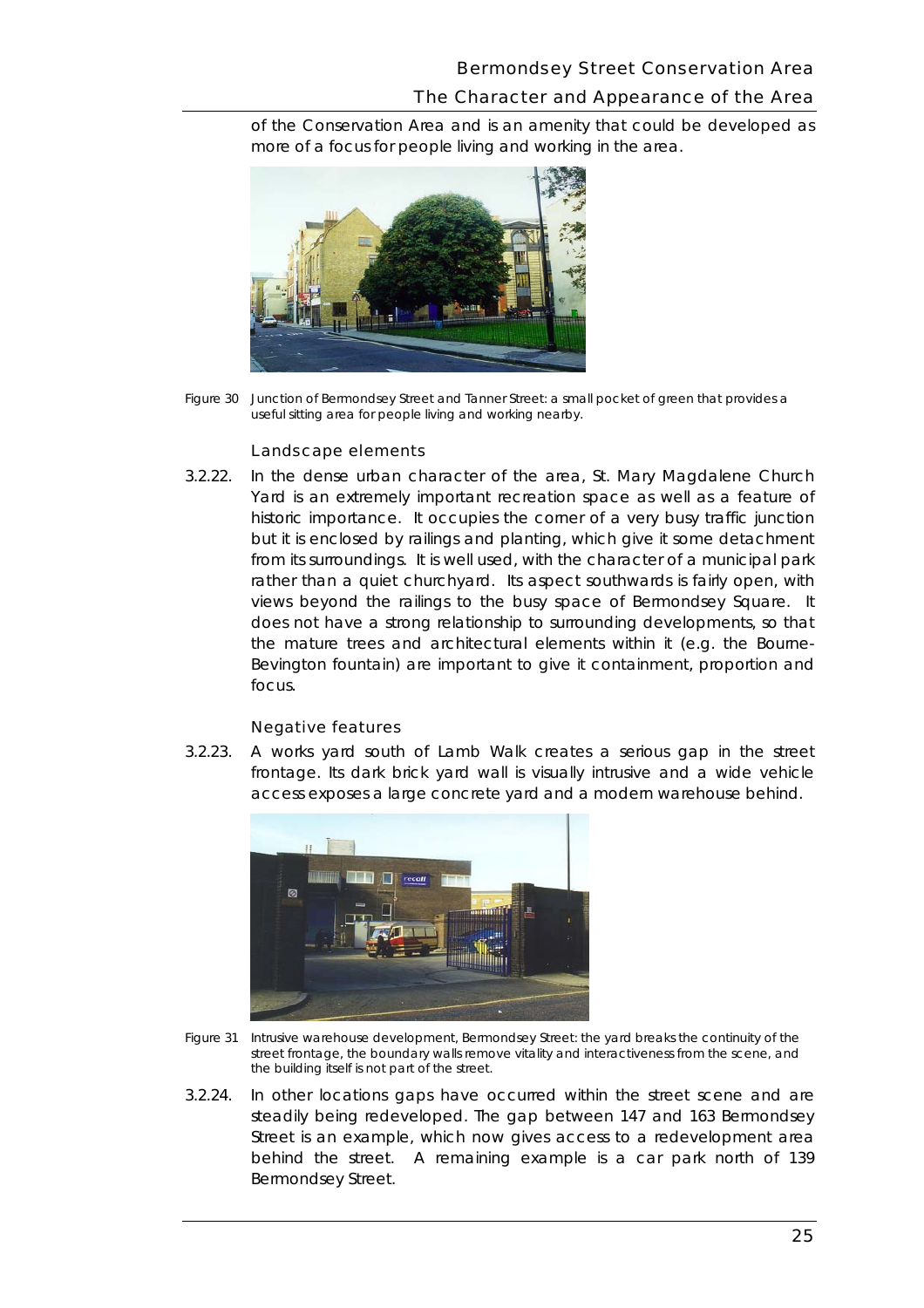$3.2.25.$  houses at 241-245 which, although in poor condition, retain original There is a group of poor quality single-storey buildings between 247 and 253 Long Lane. The site links to a gap between 204 and 210 Bermondsey Street. The frontage of the site onto Long Lane includes 19th century features internally.



*Figure 32 Long Lane: the corner buildings are important in the townscape (see 0 above) but there are gaps between them and three houses at nos. 241-245.* 

 setting. 3.2.26. In St. Mary Magdalene Church Yard, neglected maintenance areas and close boarded fencing behind the rectory detract from the quality of the

### 3.3. Sub area 2 – Grange Walk

#### Bermondsey Square

 3.3.1. The characteristics of Bermondsey Square are its openness and the important in illustrating the street character of the original square before it was lost by the construction of Tower Bridge Road and later 20<sup>th</sup> century enclosing railings and neatly clipped privet hedge are part of this earlier fragmented nature of its street surfaces. Of the original urban form, only the south west corner of the square remains, at nos. 2-5. These four early 19th century houses indicate how the corner of the square was neatly turned, carrying through the simple detail and proportion of the brick façade. The group retains iron railings to the front areas, which are damage and redevelopment. The small oval garden at roughly the centre of the original square is a token of its former urban character, and the setting.



*Figure 33 South side of Bermondsey Square: the houses are all that remain of the original square, and the warehouse was added to finish the block neatly when Tower Bridge Road was broken through.*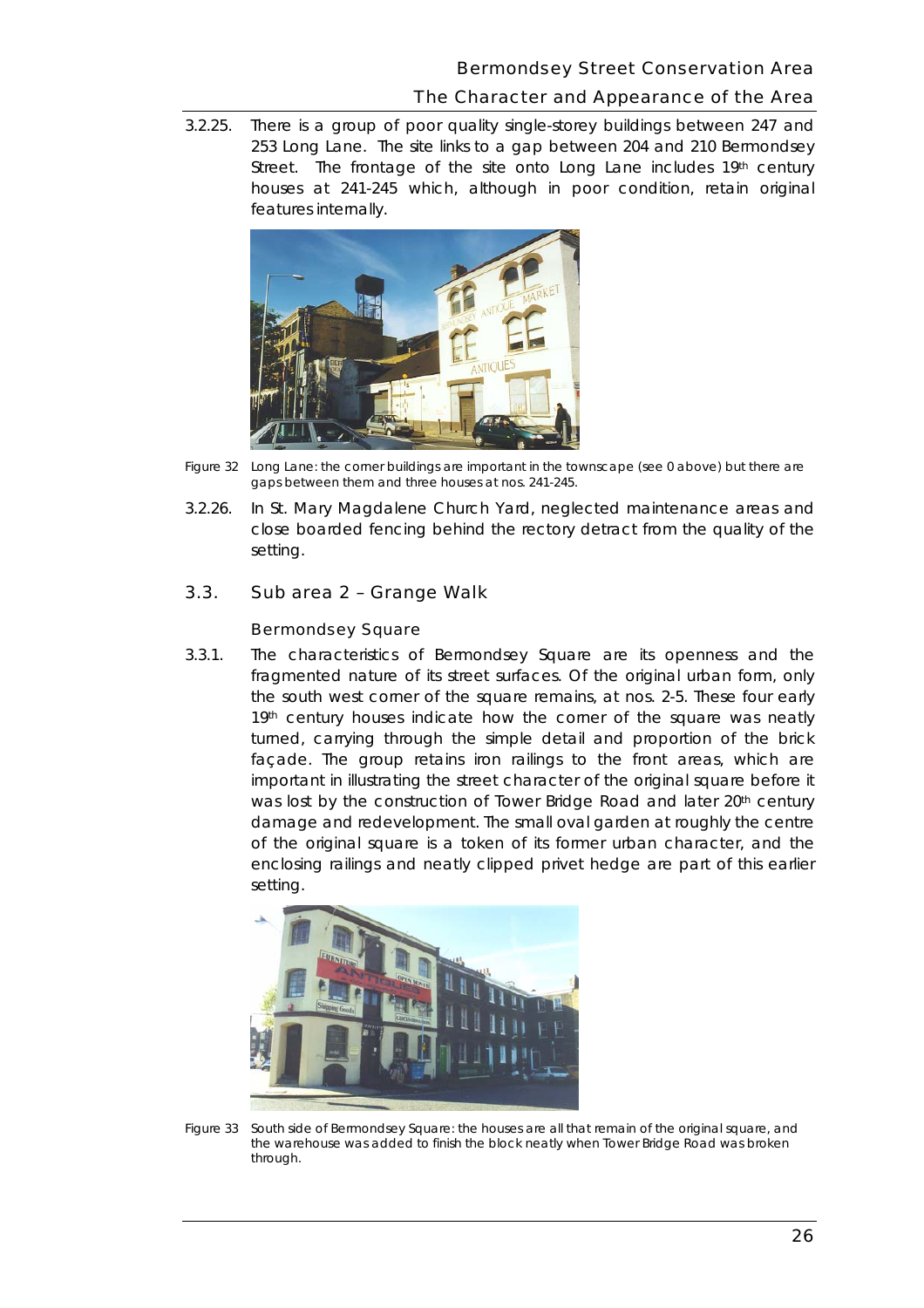3.3.2. An uncluttered three-storey skyline is provided by the continuous and intact plastered entablature of nos. 2-5. Houses on the western side of the square have been rebuilt to a similar height but with an additional mansard storey above the roof parapet. This disrupts rather than continues the scale of the listed buildings and the newer buildings lack their quality of detail. The later 19th century warehouse building at No. 1 forms a strong corner on Tower Bridge Road that relates visually to the corner building at 116 Tower Bridge Road on the corner of Grange Walk.

#### Grange Walk

 $3.3.3.$  group at nos. 5 to 11 date back to original abbey structures; this was the to only eight metres or so, and creating a pinch point that separates 3.3.3. Grange Walk is a narrow, historic street, whose character is created primarily by the buildings on its south side. Elements of the listed building site of the mediaeval gateway. The whole group dates from the mid-17th century. The building forms reflect these origins, with varied elevational proportions and window patterns, gables facing the street and rendered painted façades. The buildings stand well forward in the street, narrowing it Grange Walk from the noise and traffic of Tower Bridge Road.



 *Figure 34 17th century houses on the site of the abbey gatehouse: their gabled forms are on contrast to the more formal elevations of later development.* 

 3.3.4. The remainder of the street within the Conservation Area is characterised by neat and regular 19th century brick terraces, with key buildings marking street corners at the ends. The former Bermondsey United Charity School for Girls stands on the corner of Griggs Place, framing the western end of the terrace. At the eastern end Grange Walk Mews, also a former school, has a similar role. In between, the terrace at nos. 16 to 30 is well preserved with few inappropriate changes and almost all of its original simple brick detailing. The continuous lines of the second-storey roof parapet and, at ground level, of boundary fences and walls to short front gardens create an uninterrupted containment of the street space.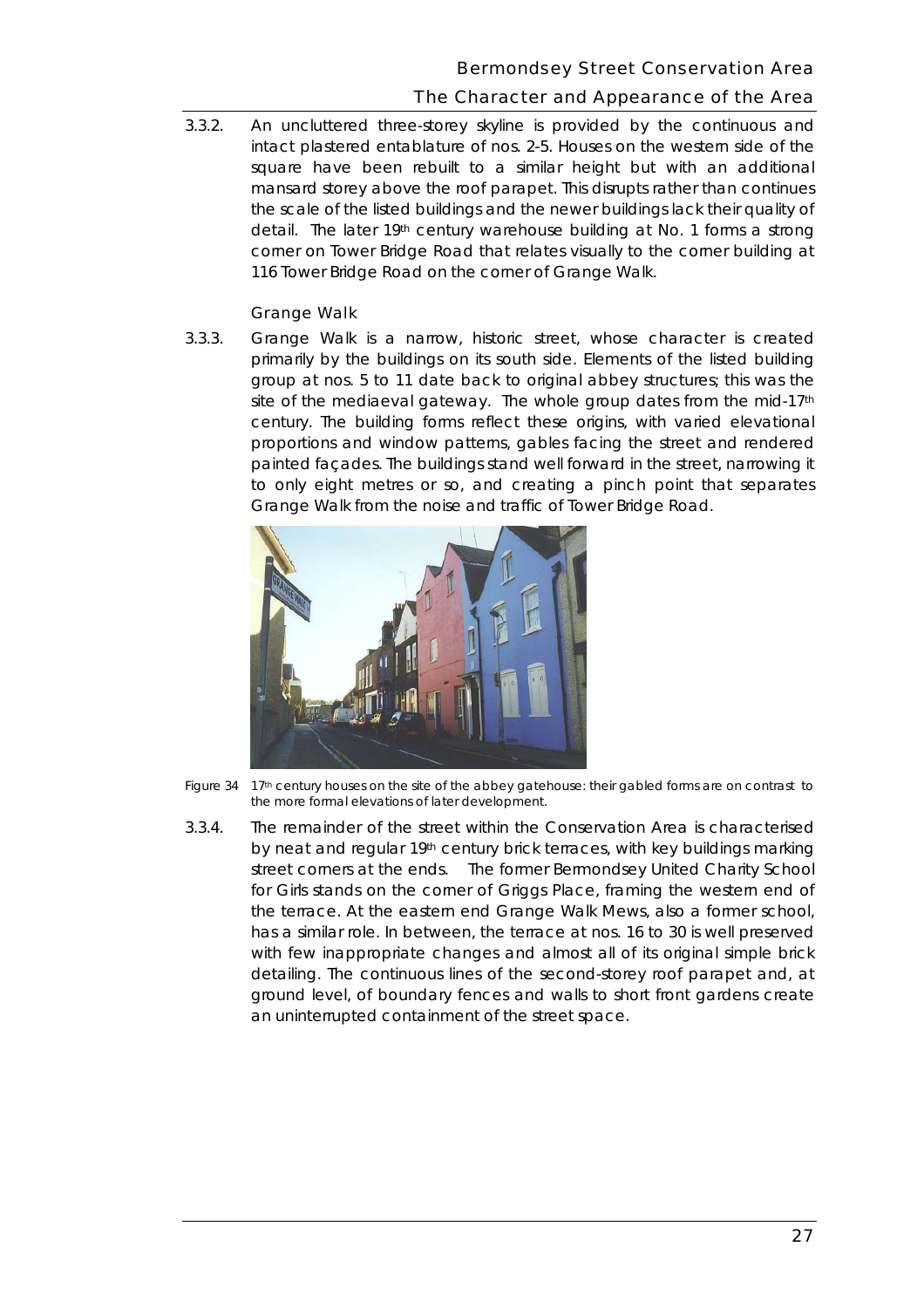# Bermondsey Street Conservation Area The Character and Appearance of the Area





*Figure 36 (right) the former Bermondsey United Charity School for Girls* 

 importance to the final terrace of houses in the Conservation Area at nos. floor window and door openings are their distinctive features. Some 3.3.5. The angle in the street at the crossroads with Fendall Street gives particular 34-40, which close views along the walk eastwards. They too are well preserved in character and detail and the semicircular heads to ground moulding has been lost to the parapet at the western end of the terrace, but again its uninterrupted continuity and consistency make an essential contribution to street character.

#### Townscape and views

- $3.3.6.$ The view from Grange Walk into the remaining original corner of Bermondsey Square links these two distinct townscape areas visually. The narrowing of the western end of Grange Walk reflects its historic origins as the Abbey gateway, and preserves the contrast between the quiet residential character of Grange Walk and the noisy traffic dominated environment of Tower Bridge Road.
- scene that have occurred around it. In particular, Bermondsey Square associated with it. 3.3.7. In Bermondsey Square, the buildings provide a visual and historic reference point, but the confusion of parking areas, fences, hoardings and market storage undermine the identity of the space. The remaining oval garden in the former centre of the square is also an important historic reference, but it appears isolated from its original context by the changes in the street lacks clear differentiation from Tower Bridge Road and the traffic intrusion
- marking the north-west corner of the square. Southwards, there are views out of the Conservation Area to the Tower Bridge Road primary shopping 3.3.8. The openness of the space in the present day nevertheless allows views from Tower Bridge Road to the landmark of St. Mary Magdalene's Church. The eastern side of the square is formed by the southern end of Bermondsey Street, and this affords an excellent vista northwards along the street to the front of the church, positioned as the street bends to close the view. 255 Long Lane is prominent on the corner of Bermondsey Street, area, establishing a link between it and the market.